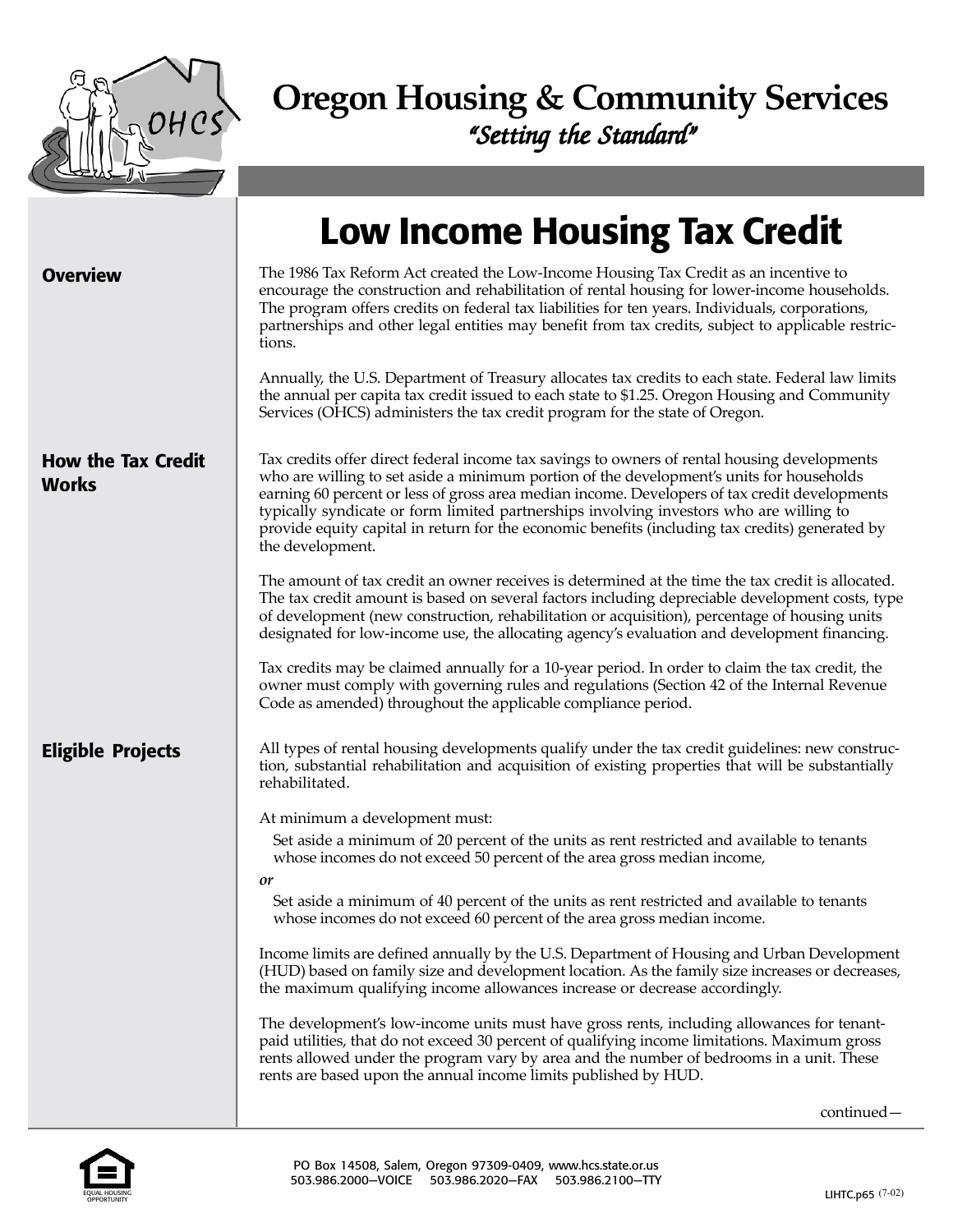| <b>Eligible Projects</b><br>(continued)                        | The development must be maintained as low-income housing for an initial 15-year compliance<br>period and be subject to an extended use period of 15 additional years or more, depending upon<br>the owner's commitment.                                                                                                                                                                                                                                                                                                      |
|----------------------------------------------------------------|------------------------------------------------------------------------------------------------------------------------------------------------------------------------------------------------------------------------------------------------------------------------------------------------------------------------------------------------------------------------------------------------------------------------------------------------------------------------------------------------------------------------------|
| <b>Tax Credit</b><br>Allocation/<br><b>Application Process</b> | Prior to allocating tax credits, each state is required to develop a Qualified Allocation Plan.<br>Oregon's allocation plan provides both a competitive and non-competitive process for award-<br>ing tax credits to developments that address the state's low-income housing needs. The plan<br>also includes other selection criteria, such as provision of resident services, site amenities and<br>unmet housing needs.                                                                                                  |
|                                                                | Federal regulations require at least 10 percent of a state's tax credits be set aside for qualified<br>not-for-profit organizations that are tax-exempt under Section $501(c)(3)$ or $501(c)(4)$ of the<br>Internal Revenue Code. Providing low-income housing must be one of the organizational<br>purposes of the qualified organization, and among other things, must also have ownership and<br>materially participate in the construction and management of the development during the<br>applicable compliance period. |
| <b>Competitive Credits</b>                                     | Applications for competitive credits are taken as part of the department's Consolidated Fund-<br>ing Cycle (CFC). The CFC awards credits that are subject to the state cap and has specific<br>timelines for applications. Please contact OHCSD for more information regarding the CFC<br>process.                                                                                                                                                                                                                           |
| <b>Non-Competitive</b><br><b>Credits</b>                       | Developments that have 50 percent or more of the aggregate basis of buildings and land<br>financed by tax-exempt bonds may receive a 30 percent present value credit if they qualify<br>under the program regulations and meet the requirements of the state's Qualified Allocation<br>Plan. Credits received by these developments do not reduce the state's annual allocation<br>authority.                                                                                                                                |
| <b>Maximum Tax Credit</b><br><b>Eligibility</b>                | The maximum annual tax credit available to a development is calculated using an annual tax<br>credit percentage. That percentage provides a "present value" of either 30 or 70 percent of the<br>low-income units' qualified costs.                                                                                                                                                                                                                                                                                          |
|                                                                | Development costs eligible for a 30 percent present value credit include:                                                                                                                                                                                                                                                                                                                                                                                                                                                    |
|                                                                | • Qualified acquisition costs of developments that will be substantially rehabilitated.                                                                                                                                                                                                                                                                                                                                                                                                                                      |
|                                                                | • Qualified costs of new construction and substantial rehabilitation developments that will be<br>financed with tax-exempt bonds or subsidized federal loans.                                                                                                                                                                                                                                                                                                                                                                |
|                                                                | Development costs eligible for a 70 percent present value credit include qualified costs of new<br>construction and substantial rehabilitation that have no federal financing subsidies, subject to<br>some exceptions.                                                                                                                                                                                                                                                                                                      |
|                                                                | Over the 10-year credit period, the annual rate for a 30 percent present value credit is approxi-<br>mately 4 percent; the annual rate for a 70 percent present value credit is approximately 9<br>percent. Maximum tax credit eligibility is determined by multiplying the applicable annual<br>percentage rate (approximately 4 or 9 percent) by the eligible development, acquisition, and<br>rehabilitation costs attributable to the designated low-income units in the development.                                    |
| <b>Application</b>                                             | The tax credit award process consists of three separate application procedures. Each process<br>requires a separate financial evaluation by the department.                                                                                                                                                                                                                                                                                                                                                                  |
|                                                                | <b>Initial Request</b><br>The initial request is through the Consolidated Funding Cycle or its non-competitive equiva-<br>lent. This application determines the amount of tax credits allowable for each project.                                                                                                                                                                                                                                                                                                            |
|                                                                | continued-                                                                                                                                                                                                                                                                                                                                                                                                                                                                                                                   |
|                                                                |                                                                                                                                                                                                                                                                                                                                                                                                                                                                                                                              |